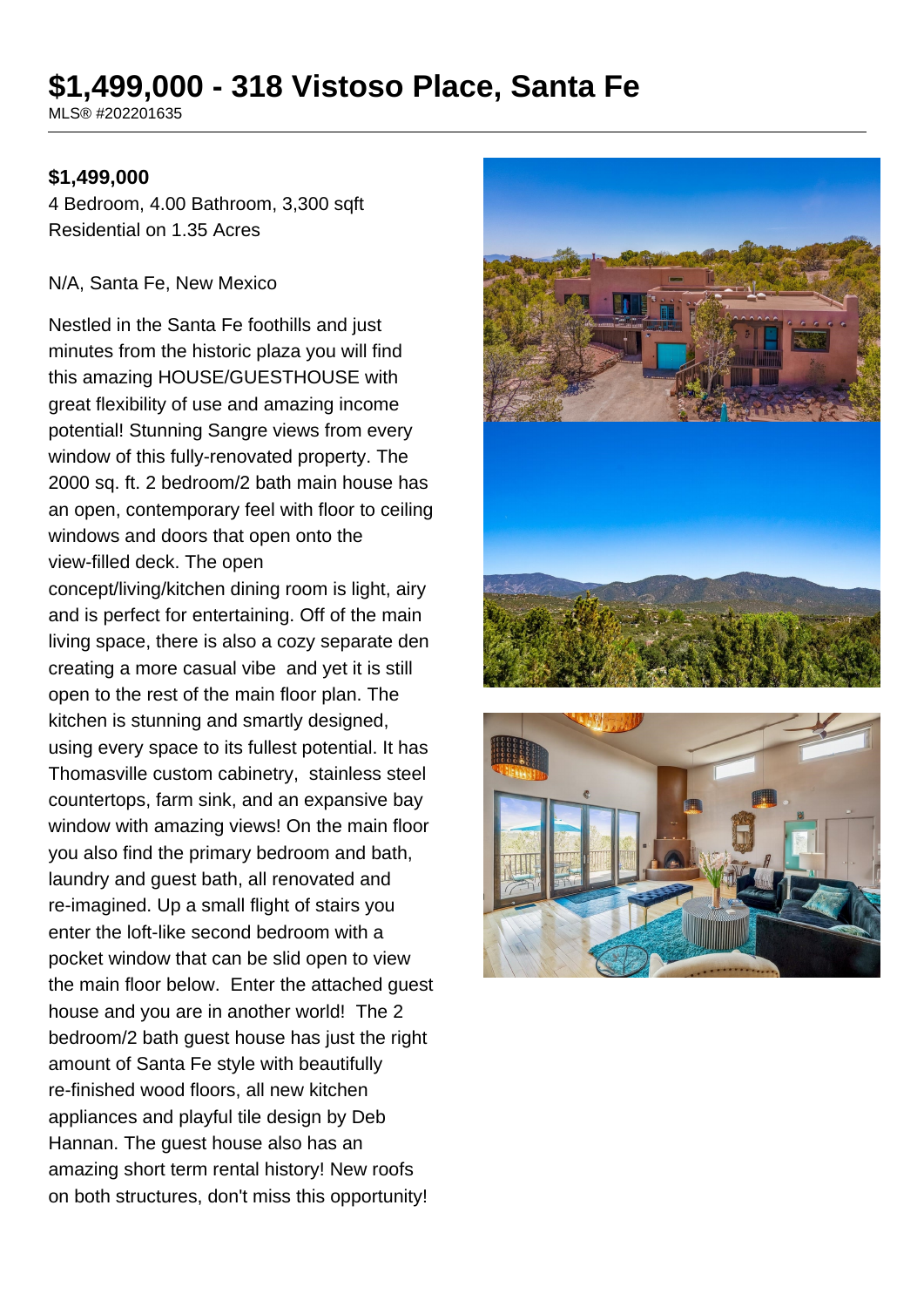Built in 1987

## **Listing Details**

|                       | Associate Broker Team Duran/king |
|-----------------------|----------------------------------|
| <b>Listing Office</b> | <b>Barker Realty, LLC</b>        |

## **Essential Information**

| MLS®#                 | 202201635            |
|-----------------------|----------------------|
| Price                 | \$1,499,000          |
| Bedrooms              | 4                    |
| Bathrooms             | 4.00                 |
| <b>Full Baths</b>     | 3                    |
| Square Footage        | 3,300                |
| <b>Square Footage</b> | $13,001 - 4,000$     |
| Acres                 | 1.35                 |
| <b>Year Built</b>     | 1987                 |
| <b>Type</b>           | Residential          |
| Sub-Type              | <b>Single Family</b> |
| <b>Style</b>          | Pueblo               |
| Status                | Active               |

## **Community Information**

| Address      | 318 Vistoso Place   |
|--------------|---------------------|
| Area         | 1-SF City Limits NE |
| Subdivision  | N/A                 |
| City         | Santa Fe            |
| County       | Santa Fe            |
| <b>State</b> | <b>New Mexico</b>   |
| Zip Code     | 87501               |

### **Amenities**

| <b>Features</b>       | Cooking - Gas, Insulated Windows, Landscaped, Satellite TV, Vigas &<br>Beams, Wetbar |
|-----------------------|--------------------------------------------------------------------------------------|
| <b>Parking Spaces</b> | 6                                                                                    |
| # of Garages          |                                                                                      |
| Garages               | Attached                                                                             |
| <b>Interior</b>       |                                                                                      |
| Interior              | Tile, Wood                                                                           |